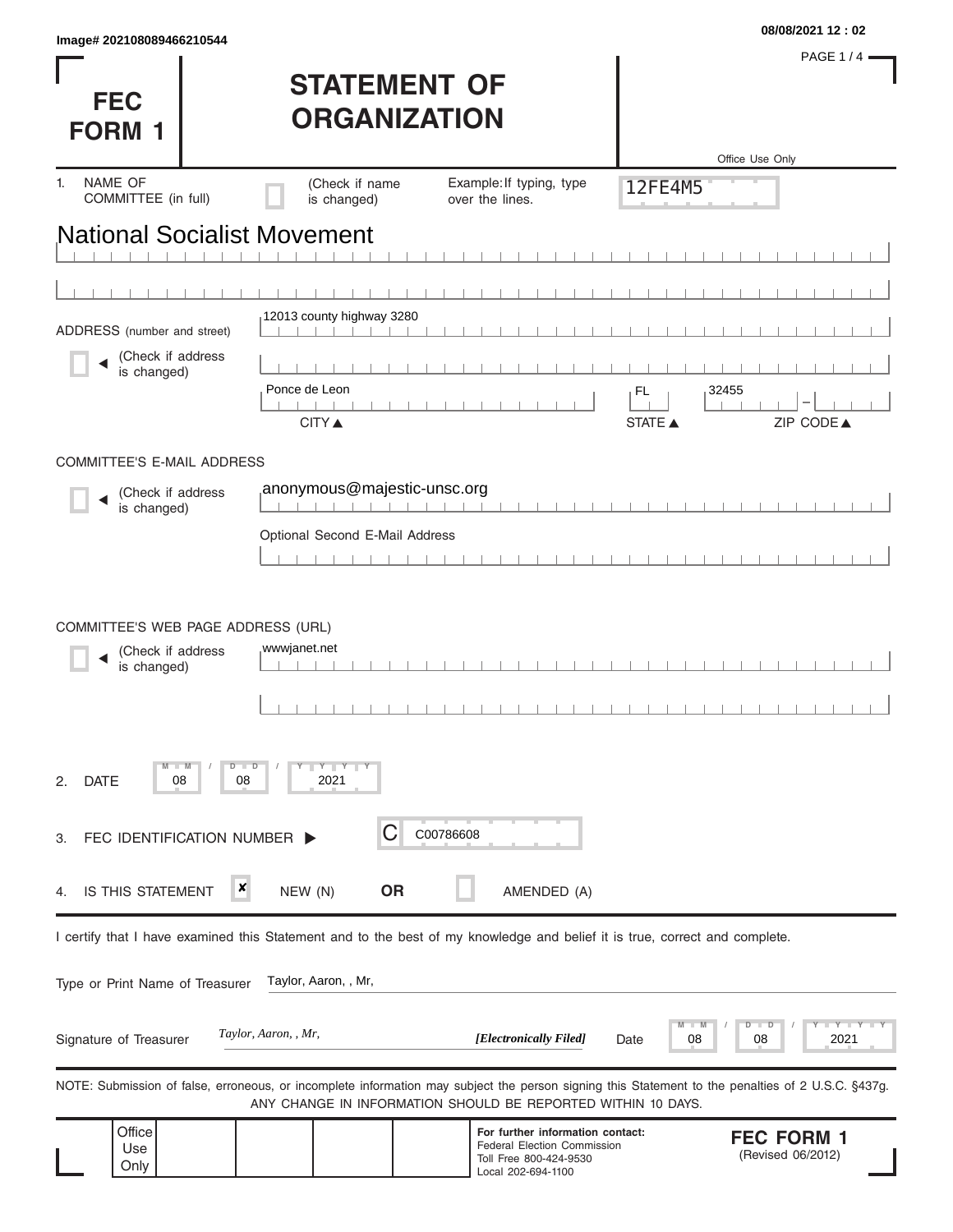|                                | FEC Form 1 (Revised 02/2009)                                                                                                                                                                                                | Page 2                                   |
|--------------------------------|-----------------------------------------------------------------------------------------------------------------------------------------------------------------------------------------------------------------------------|------------------------------------------|
|                                | TYPE OF COMMITTEE                                                                                                                                                                                                           |                                          |
|                                | <b>Candidate Committee:</b>                                                                                                                                                                                                 |                                          |
| (a)                            | This committee is a principal campaign committee. (Complete the candidate information below.)                                                                                                                               |                                          |
| (b)                            | This committee is an authorized committee, and is NOT a principal campaign committee. (Complete the candidate<br>information below.)                                                                                        |                                          |
| Name of<br>Candidate           |                                                                                                                                                                                                                             |                                          |
| Candidate<br>Party Affiliation | Office<br>Senate<br>President<br>Sought:<br>House                                                                                                                                                                           | State<br><b>District</b>                 |
| (c)                            | This committee supports/opposes only one candidate, and is NOT an authorized committee.                                                                                                                                     |                                          |
| Name of<br>Candidate           |                                                                                                                                                                                                                             |                                          |
| <b>Party Committee:</b>        |                                                                                                                                                                                                                             |                                          |
| ×<br>(d)                       | (National, State<br><b>NSM</b><br><b>NAT</b><br>This committee is a<br>or subordinate) committee of the                                                                                                                     | (Democratic,<br>Republican, etc.) Party. |
|                                | <b>Political Action Committee (PAC):</b>                                                                                                                                                                                    |                                          |
| (e)                            | This committee is a separate segregated fund. (Identify connected organization on line 6.) Its connected organization is a:                                                                                                 |                                          |
|                                | Corporation<br>Corporation w/o Capital Stock                                                                                                                                                                                | Labor Organization                       |
|                                | Membership Organization<br><b>Trade Association</b>                                                                                                                                                                         | Cooperative                              |
|                                | In addition, this committee is a Lobbyist/Registrant PAC.                                                                                                                                                                   |                                          |
| (f)                            | This committee supports/opposes more than one Federal candidate, and is NOT a separate segregated fund or party<br>committee. (i.e., nonconnected committee)                                                                |                                          |
|                                | In addition, this committee is a Lobbyist/Registrant PAC.                                                                                                                                                                   |                                          |
|                                | In addition, this committee is a Leadership PAC. (Identify sponsor on line 6.)                                                                                                                                              |                                          |
|                                | <b>Joint Fundraising Representative:</b>                                                                                                                                                                                    |                                          |
| (g)                            | This committee collects contributions, pays fundraising expenses and disburses net proceeds for two or more political<br>committees/organizations, at least one of which is an authorized committee of a federal candidate. |                                          |
| (h)                            | This committee collects contributions, pays fundraising expenses and disburses net proceeds for two or more political<br>committees/organizations, none of which is an authorized committee of a federal candidate.         |                                          |
|                                | Committees Participating in Joint Fundraiser                                                                                                                                                                                |                                          |
| 1.                             | FEC ID number $\bigcap$                                                                                                                                                                                                     |                                          |
| 2.                             | FEC ID number C                                                                                                                                                                                                             |                                          |
| 3.                             | FEC ID number $\bigcap$                                                                                                                                                                                                     |                                          |
| 4.                             | FEC ID number $\bigcap$                                                                                                                                                                                                     |                                          |

I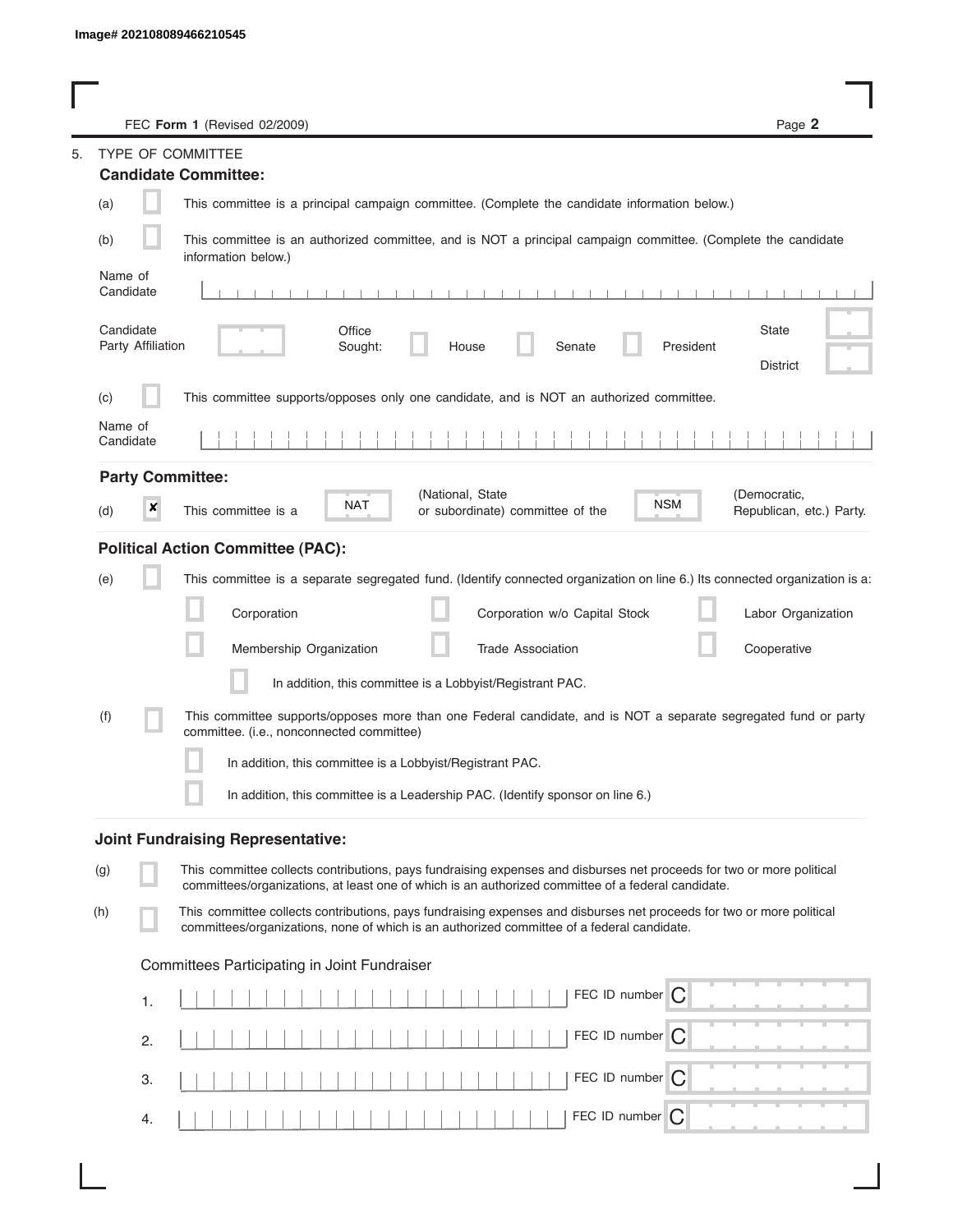FEC Form 1 (Revised 02/2009) Page 3

Write or Type Committee Name

## Image# 202108089466210546<br>
FEC Form 1 (Revised 02/2009)<br>
Write or Type Committee Name<br> **National Socialist Movement**

6. Name of Any Connected Organization, Affiliated Committee, Joint Fundraising Representative, or Leadership PAC Sponsor

| <b>NONE</b>     |                                                                              |                          |                        |  |  |  |  |  |  |
|-----------------|------------------------------------------------------------------------------|--------------------------|------------------------|--|--|--|--|--|--|
|                 |                                                                              |                          |                        |  |  |  |  |  |  |
| Mailing Address |                                                                              |                          |                        |  |  |  |  |  |  |
|                 |                                                                              |                          |                        |  |  |  |  |  |  |
|                 |                                                                              |                          | $1-1$                  |  |  |  |  |  |  |
|                 | <b>CITY</b>                                                                  | ZIP CODE<br><b>STATE</b> |                        |  |  |  |  |  |  |
| Relationship:   | Connected Organization Affiliated Committee Joint Fundraising Representative |                          | Leadership PAC Sponsor |  |  |  |  |  |  |

Custodian of Records: Identify by name, address (phone number -- optional) and position of the person in possession of committee books and records. 7.

| Taylor, Aaron, , Mr, |                                                                                                                                                 |
|----------------------|-------------------------------------------------------------------------------------------------------------------------------------------------|
| Full Name            |                                                                                                                                                 |
| Mailing Address      | 12013 county highway 3280                                                                                                                       |
|                      |                                                                                                                                                 |
|                      | 32455<br>FL<br>Ponce de Leon                                                                                                                    |
| Title or Position    | ZIP CODE<br><b>CITY</b><br><b>STATE</b>                                                                                                         |
| SS director          | 702<br>373<br>2351<br>Telephone number<br>$\hspace{1.0cm} \rule{1.5cm}{0.15cm} \hspace{1.0cm} \rule{1.5cm}{0.15cm}$<br>$\overline{\phantom{a}}$ |

8. Treasurer: List the name and address (phone number -- optional) of the treasurer of the committee; and the name and address of any designated agent (e.g., assistant treasurer).

| Full Name<br>of Treasurer        | Taylor, Aaron, , Mr,                                                                           |
|----------------------------------|------------------------------------------------------------------------------------------------|
| Mailing Address                  | 12013 county highway 3280                                                                      |
|                                  |                                                                                                |
|                                  | Ponce de Leon<br>32455<br>FL<br>$\overline{\phantom{a}}$                                       |
|                                  | <b>ZIP CODE</b><br><b>CITY</b><br><b>STATE</b>                                                 |
| Title or Position<br>SS director | 702<br>373<br>2351<br>Telephone number<br>$\overline{\phantom{a}}$<br>$\overline{\phantom{a}}$ |